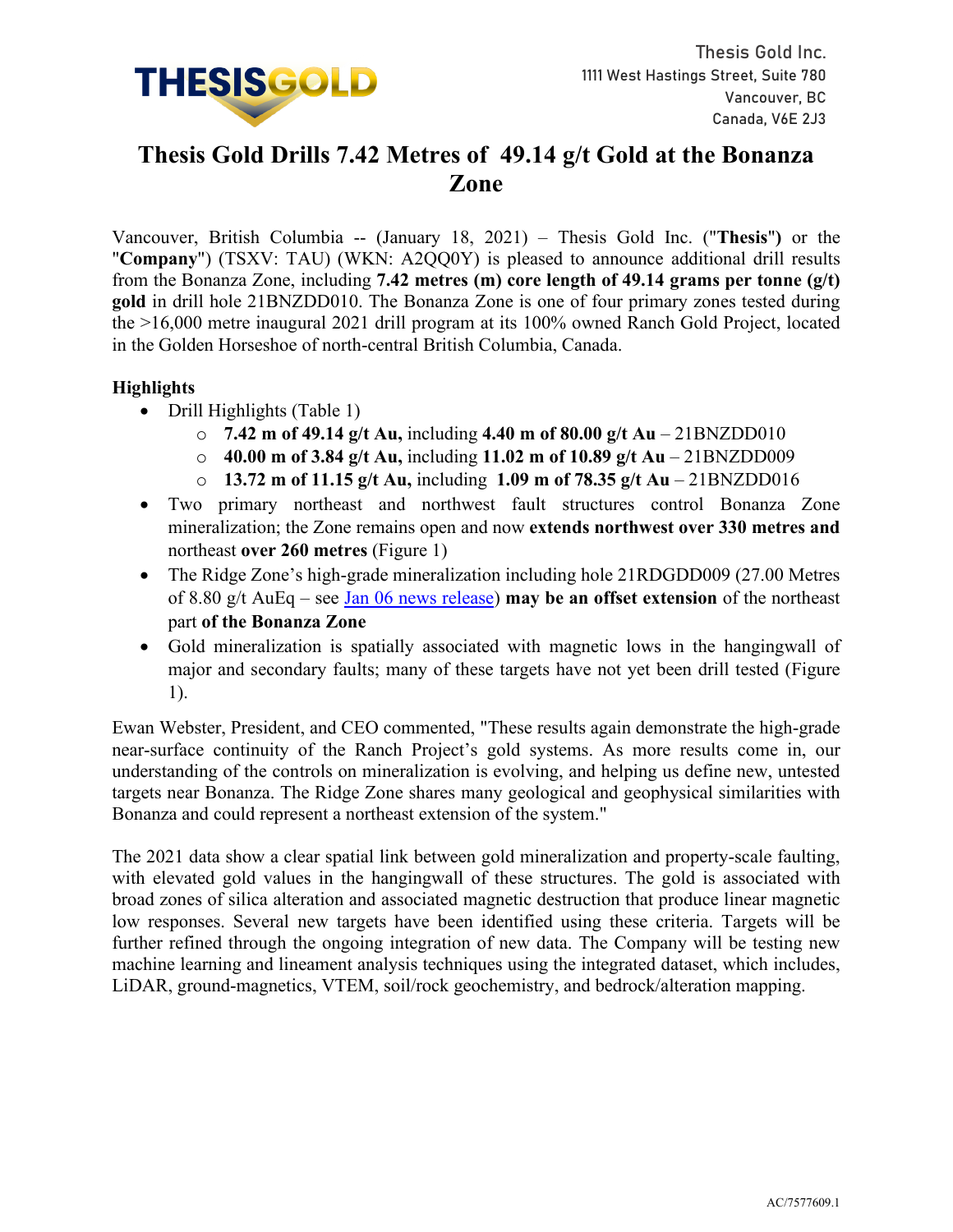

#### **Drillhole From (m) To (m) Interval (m)\* Au (g/t)** 21BNZDD008 10.02 15.26 5.24 1.13 incl. 14.66 15.26 0.60 5.88 23.13 26.62 3.49 1.07 **30.84 49.60 18.76 1.83** incl. 36.00 42.00 6.00 3.20 21BNZDD009 **14.00 54.00 40.00 3.84** incl. **25.12 51.16 26.04 5.76** incl. **38.98 50.00 11.02 10.89** 21BNZDD010 24.65 26.00 1.35 0.80 34.00 35.55 1.55 1.37 **43.73 51.15 7.42 49.14** incl. **45.00 49.40 4.40 80.00** incl. **47.35 47.85 0.50 367.00** 21BNZDD011 16.05 17.38 1.33 3.08 38.38 45.91 7.53 3.65 incl. 42.00 45.04 3.04 7.90 21BNZDD012 8.31 18.68 10.37 1.07 incl. 8.31 9.30 0.99 3.59 21BNZDD013 23.80 32.45 8.65 2.99 incl. 24.80 28.50 3.70 4.39 incl. 24.80 26.82 2.02 7.07 21BNZDD016 **17.28 31.00 13.72 11.15** incl. **18.34 29.00 10.66 14.15** incl. **18.91 20.00 1.09 78.35** 21BNZDD021 23.00 31.34 8.34 2.64 incl. 25.00 31.00 6.00 3.15 incl. 30.00 31.00 1.00 5.04 21BNZDD026 14.00 20.22 6.22 0.96 **28.32 38.10 9.78 3.55** incl. **29.21 34.50 5.29 6.32** incl. 33.00 34.50 1.50 9.39 21BNZDD027 37.21 61.34 24.13 1.28 incl. 49.65 51.44 1.79 3.69 incl. 57.78 61.34 3.56 3.20 21BNZDD028 10.60 17.00 6.40 0.51 140.88 174.00 33.12 0.26 incl. 159.00 160.55 1.55 2.80 21BNZDD029 41.80 43.60 1.80 1.63 56.00 58.00 2.00 0.31 66.00 70.00 4.00 0.45 21BNZDD032 10.00 46.00 36.00 0.51 incl. 13.00 17.00 4.00 1.22 99.00 106.00 7.00 0.47

#### *Table 1 - Bonanza Zone assay results*

\*Intervals are core-length. True width is estimated between 70-90% of core length.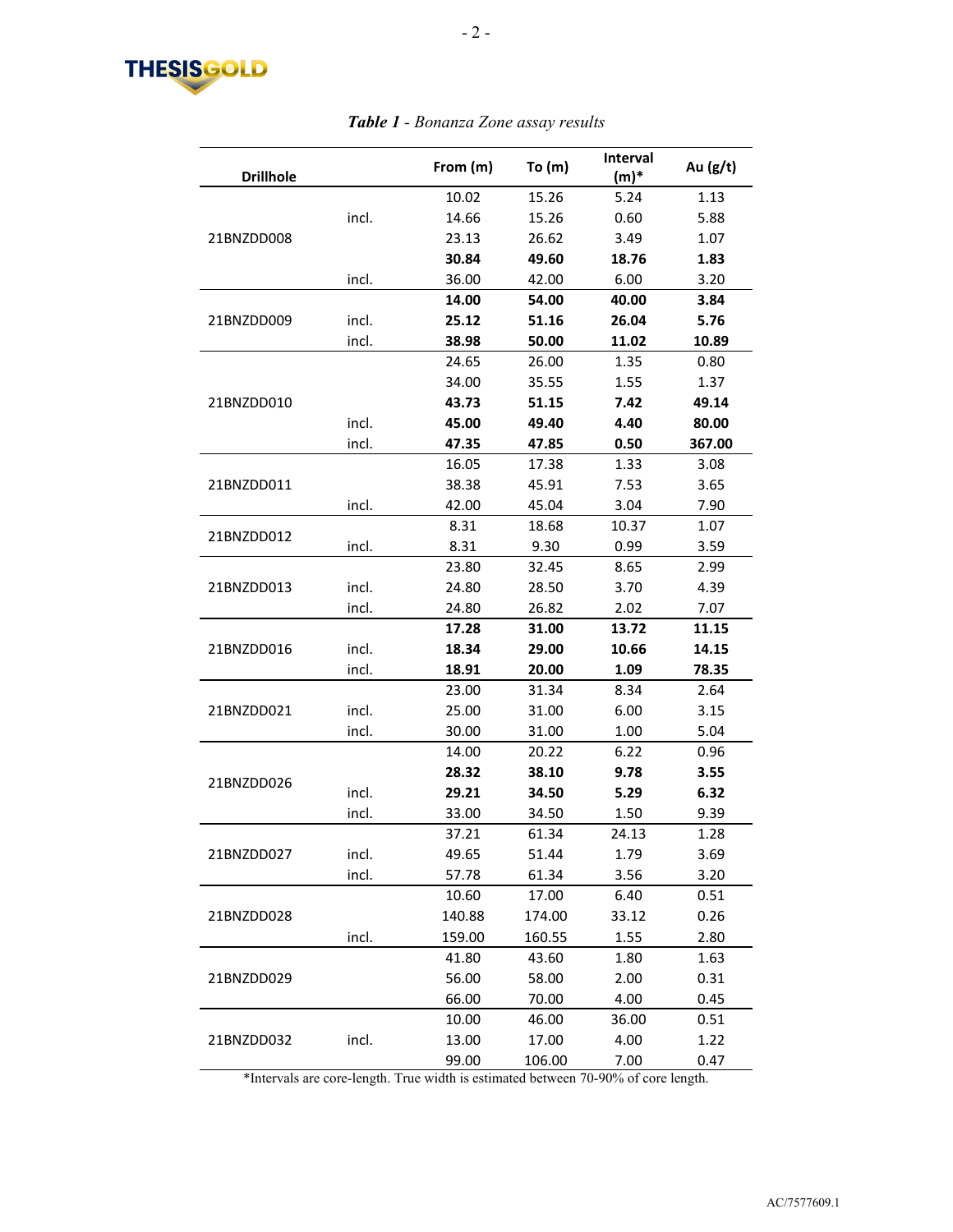



*Figure 1* - *Ground magnetics with historical and 2021 drilling at the Bonanza and Ridge Zones.*

# **Quality Assurance and Control**

Results from samples were analyzed at ALS Global Laboratories (Geochemistry Division) in Vancouver, Canada (an ISO/IEC 17025:2017 accredited facility). The sampling program was undertaken by Company personnel under the direction of Rob L'Heureux, P.Geol. A secure chain of custody is maintained in transporting and storing of all samples. Gold was assayed using a fire assay with atomic emission spectrometry and gravimetric finish when required  $(+10 \text{ g/t} \text{Au})$ . Drill intervals with visible gold were assayed using metallic screening. Rock chip samples from outcrop/bedrock are selective by nature and may not be representative of the mineralization hosted on the project.

The technical content of this news release has been reviewed and approved by Michael Dufresne, M.Sc, P.Geol., P.Geo., a qualified person as defined by National Instrument 43-101.

On behalf of the Board of Directors **Thesis Gold Inc.**

*"Ewan Webster"*

Ewan Webster Ph.D., P.Geo. President, CEO, and Director